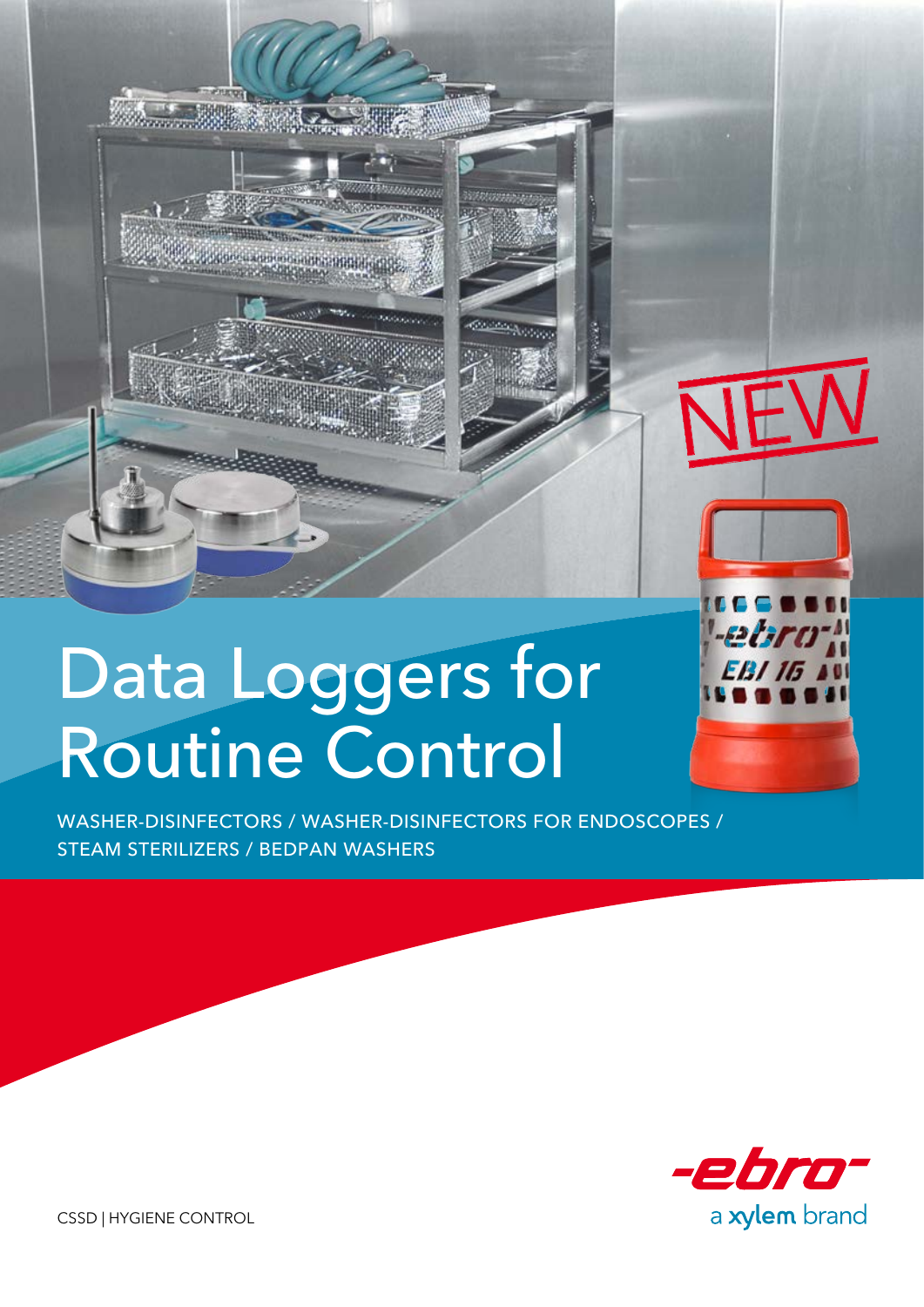# Electronic Bowie Dick Test System



Together with the evaluation software Winlog.med the new EBI 16 data logger forms an easy to use and very reliable electronic measurement system. With it a comprehensive routine control of steam sterilizers can be performed using an Electronic Bowie Dick Test according to EN ISO 11140-4. In addition to the review of the steam penetration, the relevant sterilization parameters are controlled.

- Reliable clear, reproducible measurement results
- Accurate high-resolution graphical cycle display
- Secure digital data recording and storage
- Easy to use and evaluate

# Starter sets

## EBI 16

With the EBI 16 starter sets you can start your Electronic Bowie Dick Test immediately according to the norms EN 285 / ISO 17665.

### **SL 1620 set** *(Part No. 1340-6573)*

For performing the daily Bowie Dick Test and for routine control of steam sterilizers, washerdisinfectors and washer-disinfectors for endoscopes.

The set contains:

- Bowie Dick Test **EBI 16**
- **• EBI 100-T100** temperature data logger
- Software and interface
- Aluminium carrying case



#### **SL 1520 set** *(Part No. 1340-6198)*

For performing the daily Bowie Dick Test in steam sterilizers.

The set contains:

- Bowie Dick Test **EBI 16**
- Software and interface
- Aluminium carrying case

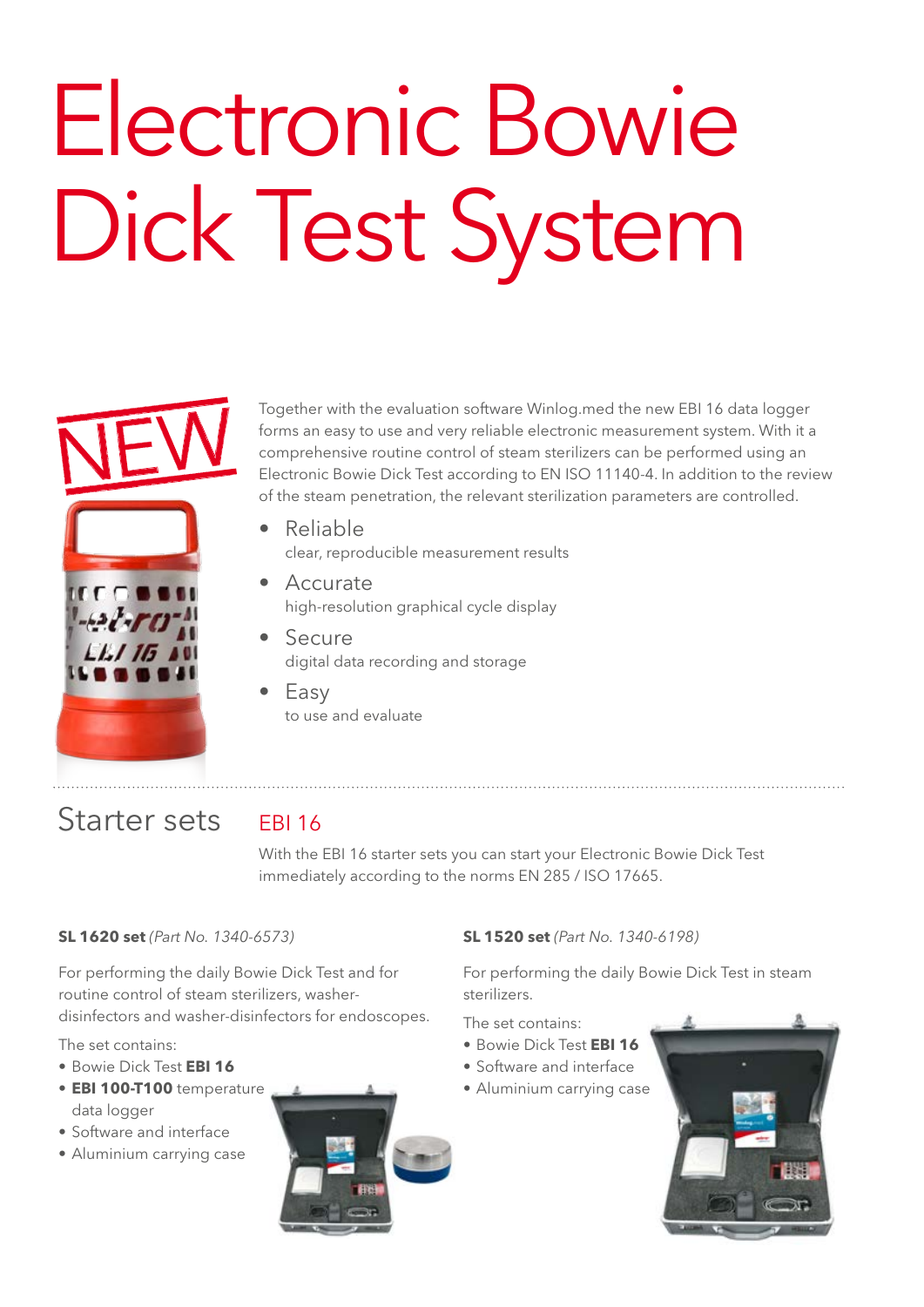

### What does the EBI 16 accomplish?

#### **• Bowie Dick Test:**

The EBI 16 delivers clear results during daily checks of the air evacuation test and steam penetration test according to ISO 17665, EN ISO 11140-4 and DIN EN 285.

#### **• Early warning system:**

The EBI 16 provides early identification of possible failures in steam-sterilizers. Even the smallest quantities of residual air that doesn`t lead to a failed Bowie Dick Test yet are detected.

#### **• Vacuum check:**

The EBI 16 allows a reasonable vacuum check also for sterilizers without pressure display according to DIN EN 285.

#### **• Verification of sterilization parameters:**

The EBI 16 checks the sterilization parameters such as compensation time, hold time, sterilization temperature and sterilization time at +134 °C (+273 °F) for 3 minutes according to DIN EN 285.

#### **•** Calculation of lethality (F<sub>0</sub>):

The EBI 16 monitors deviations between cycles by calculating total quantity of energy expended during sterilization process which is displayed by the  $F_0$ value.

## Benefits

- Easy use, evaluation and documentation of the Bowie Dick Test
- Clear, automatic passed / fail evaluation
- Reusable after 500 cycles with service and calibration by ebro
- Conforms with ISO 17665, EN ISO 11140-4 and EN 285
- Suitable for small steam sterilizers through compact design

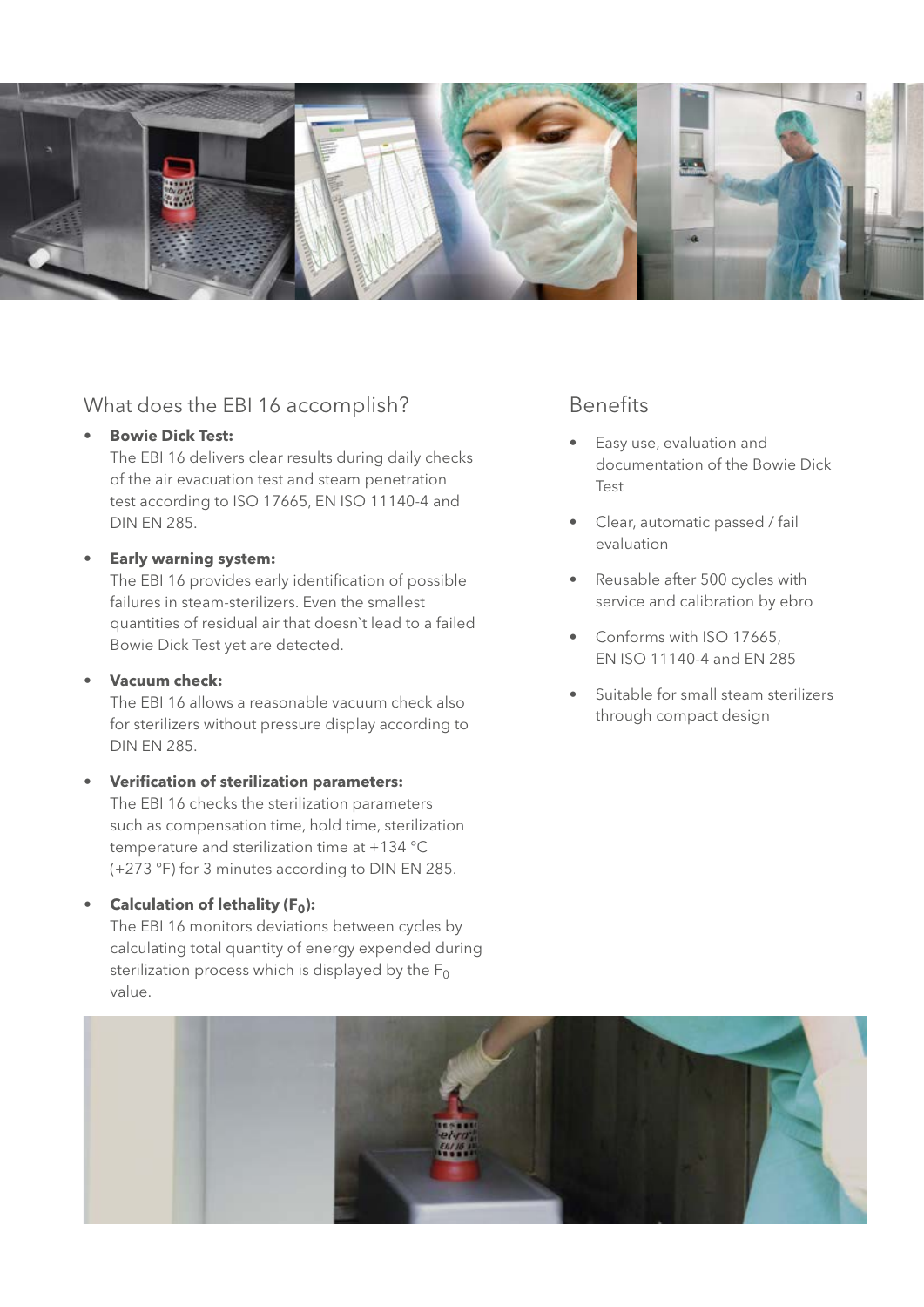# Routine Control made easy



With the EBI 100 data loggers, ebro offers reliable measurement devices for routine control of steam sterilizers, washer-disinfectors and washer-disinfectors for endoscopes according to German guidelines and ISO 15883.

The data loggers are available in different versions including temperature or temperature / pressure loggers with and without external probes. They record the temperature and pressure variation over time during the washer-disinfector or sterilizer process and can easily be read out on a computer with the help of Winlog. med software. This software will make the test evaluation easy, and automatically calculates the  $A_0$  value.



# Starter sets

## EBI 100

With the EBI 100 starter sets you can start your routine control process immediately according to the German guideline. **In addition:** Extend your sets with an EBI 16 data logger, and you will be able to perform daily electronic Bowie Dick Tests.

#### **SL 1010** *(Part No. 1340-6570)*

For temperature monitoring and  $A_0$  value calculation in bed pan washers.

The set contains:

- **• EBI 100-T100** temperature data logger
- pH tester
- Conductivity tester
- Software and interface
- Aluminium carrying case



#### **SL 1110** *(Part No. 1340-6571)*

For temperature and pressure monitoring as well as for  $A_0$  value calculation in washer-disinfectors, washerdisinfectors for endoscopes and steam sterilizers.

The set contains:

- **• EBI 100-TP231** pressure / temperature data logger with Luer-Lock connection
- pH tester
- Conductivity tester
- Silicone protection box for logger
- Software and interface
- Aluminium carrying case

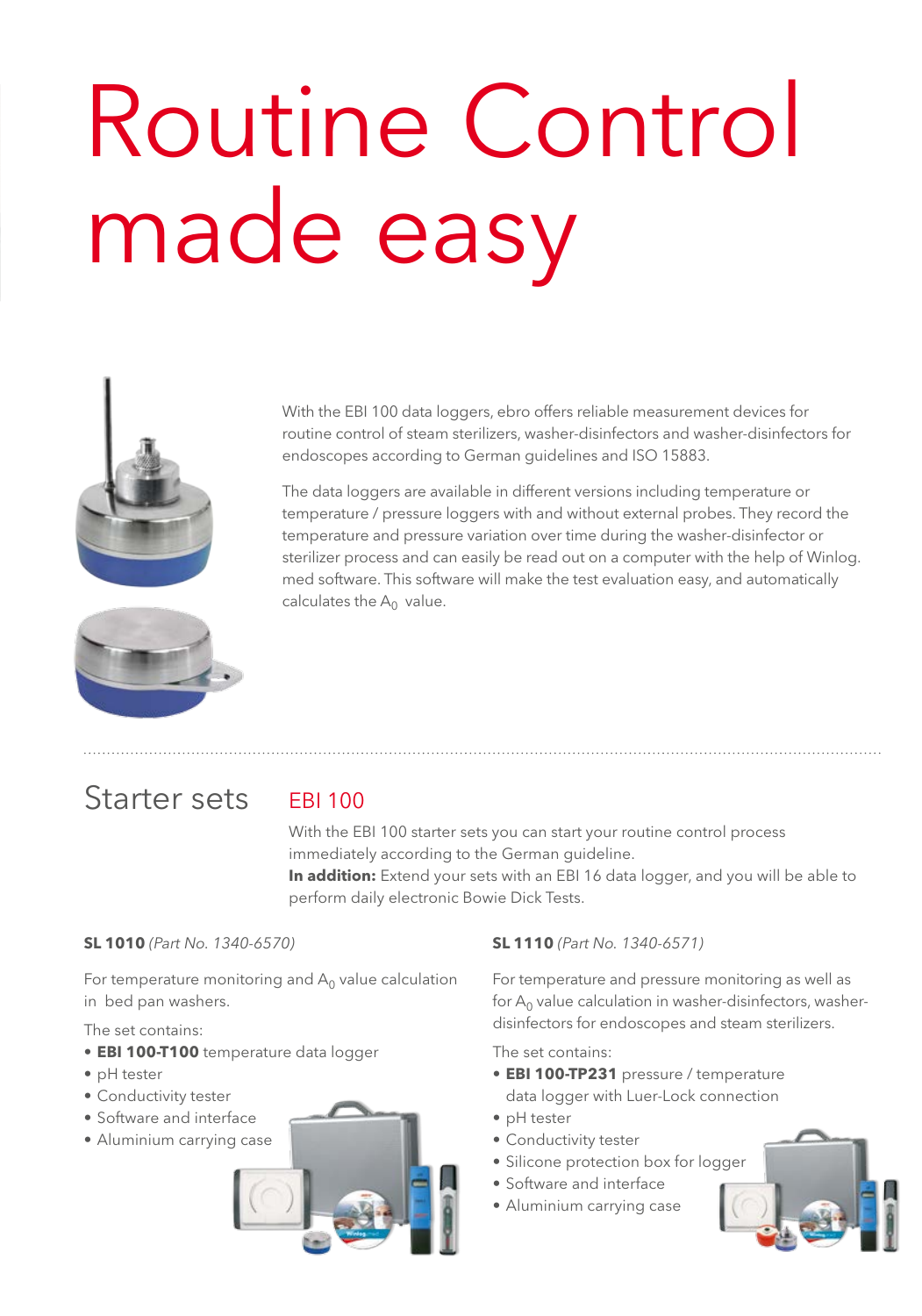

## Easy data read-out with Winlog.med software



During the routine monitoring of washer-disinfectors, washer-disinfectors for endoscopes and steam sterilizers the pressure and temperature variation in time is documented with the help of the data loggers.

During the evaluation, the software recognizes and checks all relevant phases of the sterilization. In addition, all of the required parameters are calculated and graphically displayed with the help of the software. Winlog.med software allows the simultaneous start or readout of multiple data loggers.



After the routine monitoring process is concluded, Winlog.med delivers a clear and error-free pass/fail evaluation. The evaluation is fully automated by Winlog.med, which facilitates the daily work of the user.

## Benefits

- Only one software is required: Winlog.med software can be used for the evaluation of EBI 100 data loggers as well as for the EBI 16 Bowie Dick Test.
- Only one interface is required, which can be applied for EBI 100 data loggers and for the EBI 16 Bowie Dick Test.

## System requirements

For the software to operate smoothly on your computer, your computer must meet the following requirements:

- Processor speed with at least 1 GHz
- At least 1 GB working storage
- At least 1 GB free hard disc storage
- USB 2.0 (Universal Serial BUS)
- Microsoft Windows XP®, Windows Vista or Windows 7®

**Posthot which accurate**<br>first ( ) folye Se do Asset  $\sim$